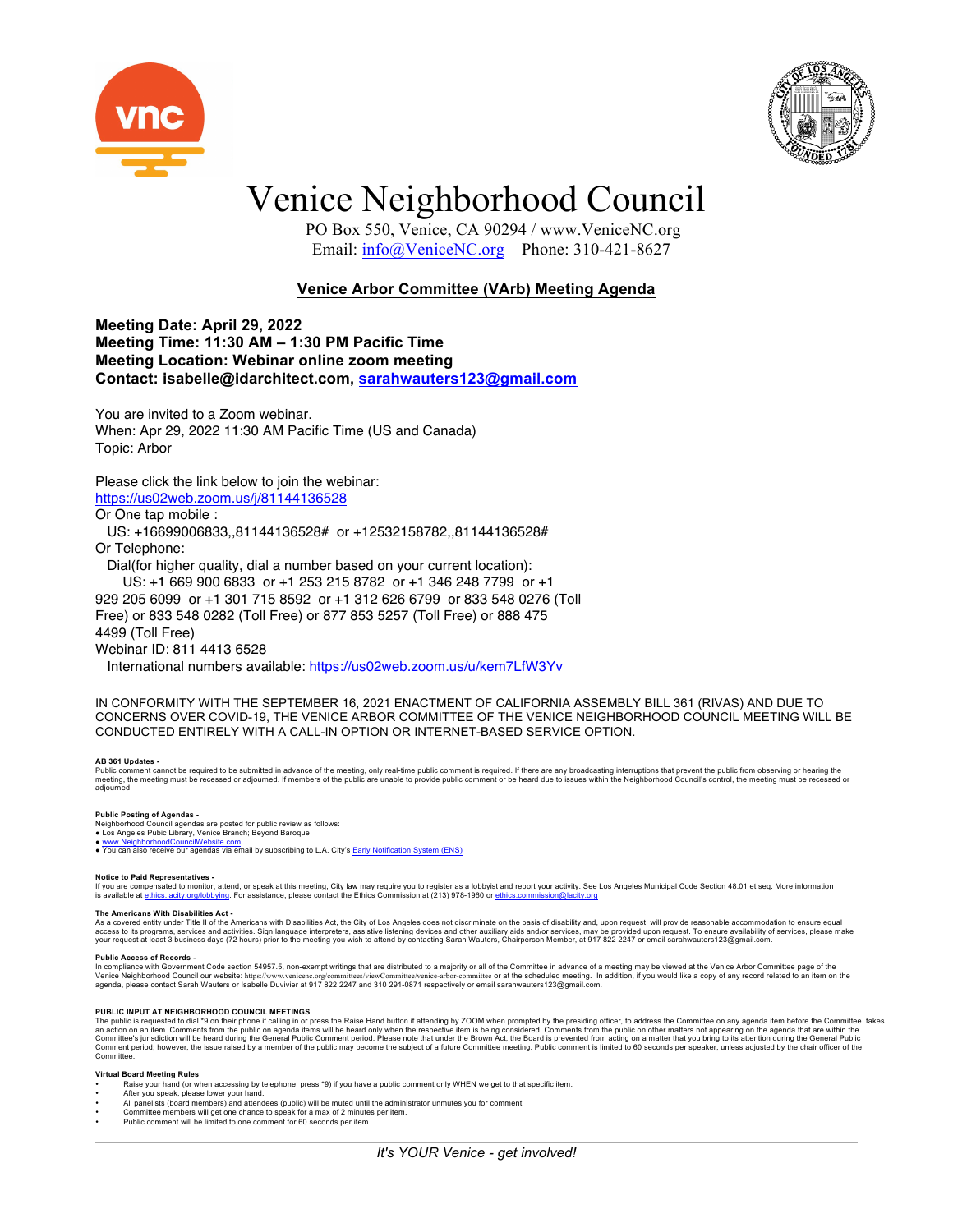



# Venice Neighborhood Council

 PO Box 550, Venice, CA 90294 / www.VeniceNC.org Email: info@VeniceNC.org Phone: 310-421-8627

### Please do not raise your hand more then once per item

Raise your hand at the start of the items you want to speak on. We will then close public comment and announce the last person to speak a few minutes after the start of the item.

• No ceding your time to others will be allowed • The meeting is being video and audio recorded The public will be able to listen and speak but their video will be disabled.

- 1. Call to Order
- 2. Roll Call
- 

| Isabelle Duvivier, Co-Chair (ID) |                        |  |
|----------------------------------|------------------------|--|
| Sarah Wauters, Co-Chair (SW)     |                        |  |
| Mark Ryavec                      |                        |  |
| Noel Johnston                    |                        |  |
| <b>Barry Campion</b>             | Jim Murez (ex-officio) |  |

- 3. Review, Comment and Adopt Minutes from prior meetings. Move IS second SRW
- 4. PUBLIC COMMENT non-agenda items related to Venice Arbor Committee only
- 5. Reports
	- a. Chair Report Isabelle Duvivier reported on CFAC business and specifically removals of trees in CD10. b. VVG Report - Noel

## NEW BUSINESS

- 1. LA Beautification Projects VVG and Varb both applied for LA Beautification grants, members reported on their strategy
	- a. 1st Grants for beautification grants Skills center partner is chamber of commerce
	- b. 2nd –VNC to beautify to continue planting native plants along Tabor Court. Managed by LADot also to remove some spikey plants.
	- c. 3rd Beach Dunes of Venice got a thumbs up from RAP
- 2. Tree Inventory Chair Isabelle Duvivier introduced the tree inventory and shared it's functions.
- 3. Lincoln Fast Forward Transportation and Parking committee member Evan Corrigan reported and shared a map of green space options for Lincoln Blvd. that he has worked out and will submit to the VNC for motion.
	- a. For discussion, Evan's proposed incorporation of planting trees wells and perhaps opening medians on Lincoln and plantings in those medians discussed.
	- b. Public commented.
	- c. Committee discussion.

Motion: Motion – Venice Arbor Committee supports the Lincoln Fast Forward Green Architecture plan as drafted by the VNC Parking and Transportation Committee which intelligently increases the greening and incorporation of trees along Lincoln Boulevard. Is, SRW, Andreas, Robin and Michael. This needs to be put to another vote, because Noel dropped off the call and we lacked a

- 4. Venice Blvd. West of Lincoln status update
	- a. West of Lincoln Noel wants to provide some support to the medians on Venice and the watering. SRW floated the idea to talk to Kiss the Ground about working together to beautify the medians near Beyond Baroque. Some oaks missing, need mulching, under story planting. Robin shared that she planted the grasses in Centenial Park but the maintenance crews killed the plants – they are paid by